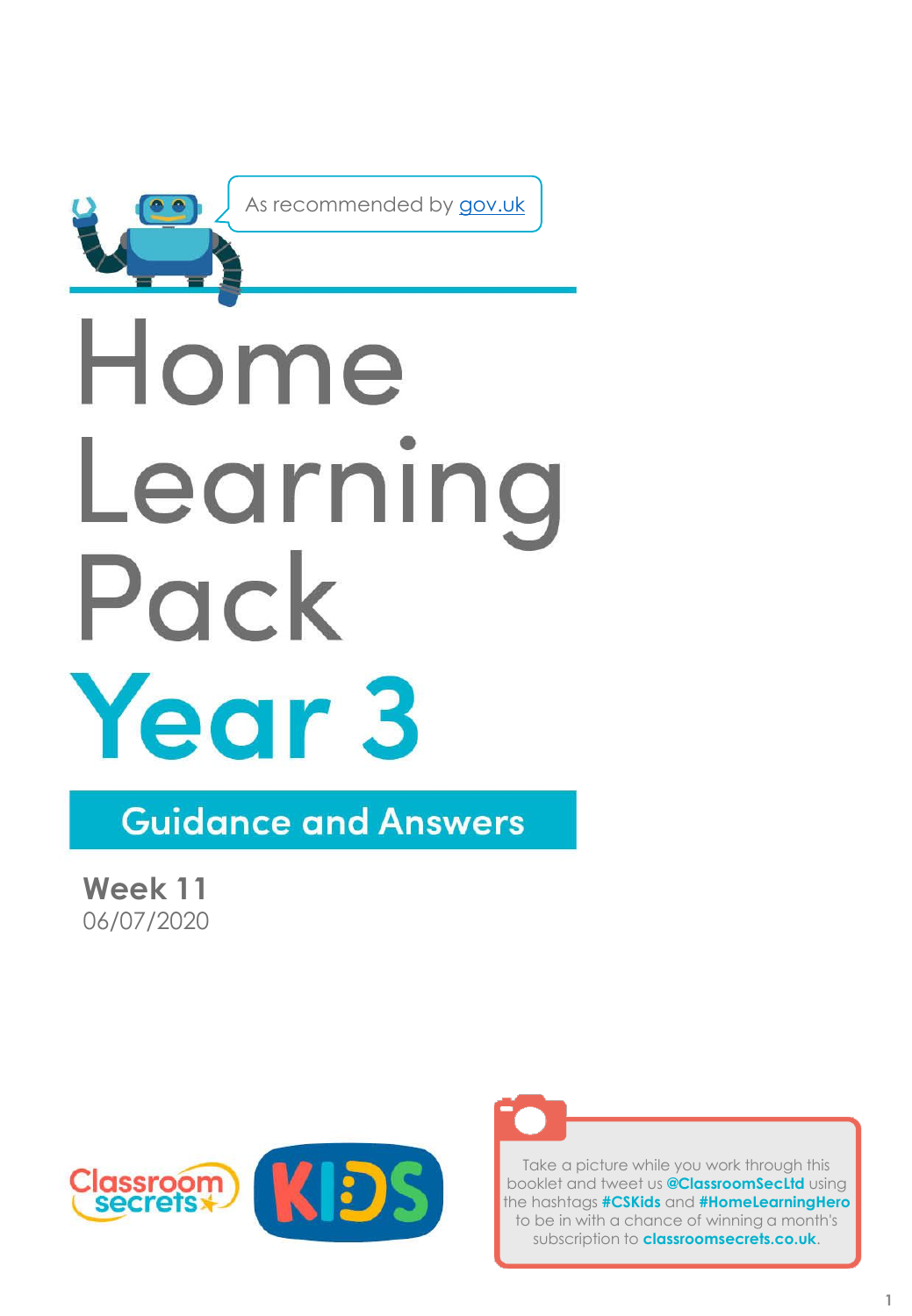

# Tailored learning to maximise potential

# **Have you tried our KIDS site yet?**

Using initial assessments, our technology will develop a bespoke programme of learning, ensuring your child covers all the maths and English objectives for their year group by the end of our 12 week programme. With video tutorials to support with teaching and recapping key skills, extension tasks and much more!

Why not start your 14 day trial today? visit kids.classroomsecrets.co.uk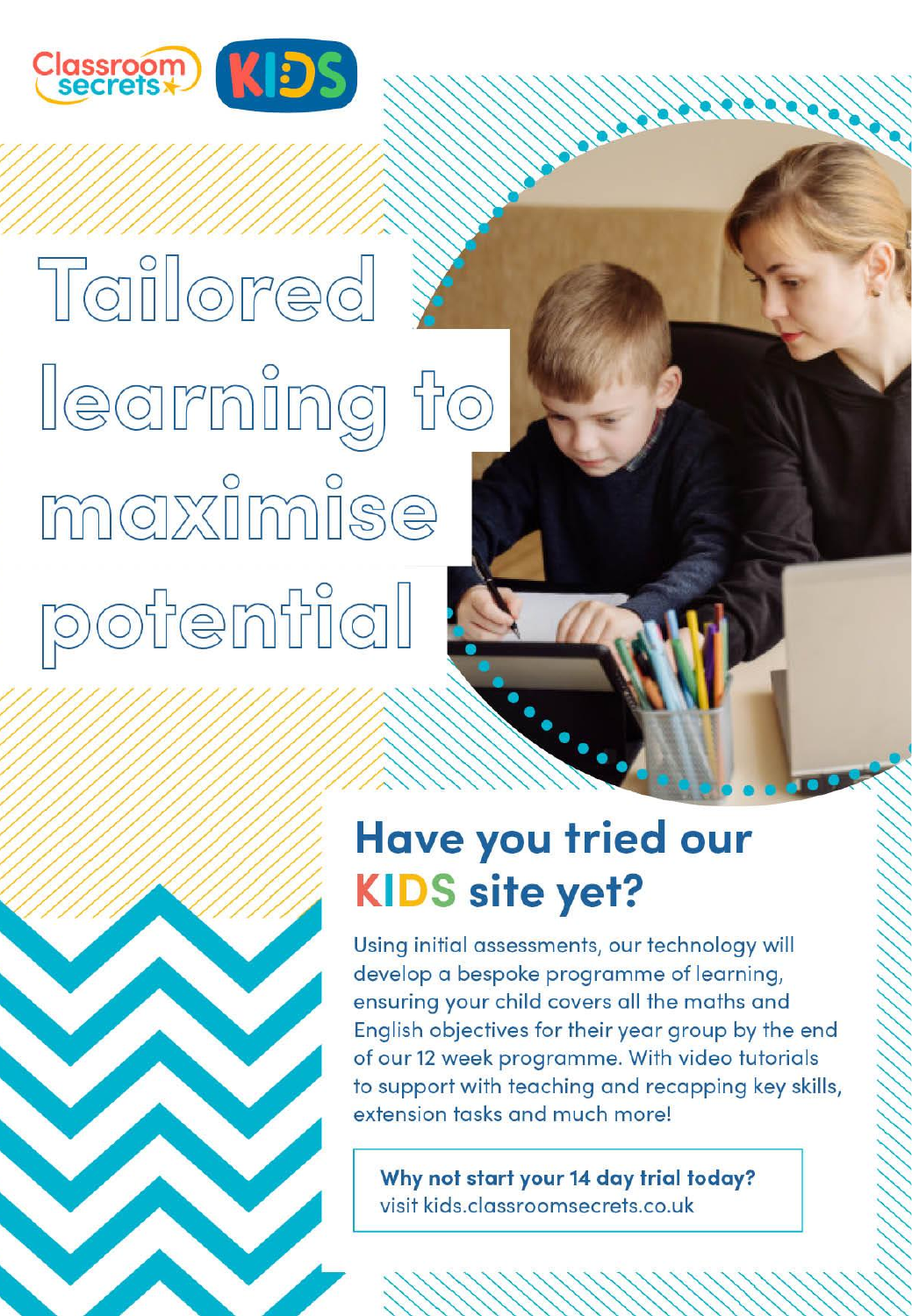# **Monday**

**Maths – Measure Mass** (page 2)

**Mass** is the measure of how much matter there is in an object. It is usually measured in **grams and kilograms.**

**Grams (g)** is a unit of measure for weight and **mass**. A gram is equal to a thousandth of a **kilogram**.

**Kilograms (kg)** is a unit of measure for weight and **mass**. 1kg is equals to 1,000 **grams**.

Question 1 – This question involves reading the measurements on the scales of E, F and G and matching them to the measurements given on A, B, C and D. Once matched, the odd one out or remaining measurement must be identified.

E = 2kg and 800g, which matches to D.  $F = 1$ kg and 450g, which matches to C. G = 1kg and 600g which matches to B.

Therefore, A is the odd one out.

Question 2 – This question involves drawing arrows on the scales to mark the measurements of the objects shown. The weight of one rubber duck equals 350g. The scale on the right shows four rubber ducks therefore, children must calculate 4 x 350g or 350g + 350g + 350g + 350g. 4 x 350g = 1kg and 400g.

The arrows on the scale should be as follows:



Question 3 – This question involves reading the scale and finding the four combinations that will give the **mass** of 1kg and 500g.

The combinations are: 1kg + 500g; 1kg + 100g + 100g +100g + 100g +100g; 500g + 300g + 300g + 100g + 100g + 100g + 100g; 1kg + 300g + 100g +100g.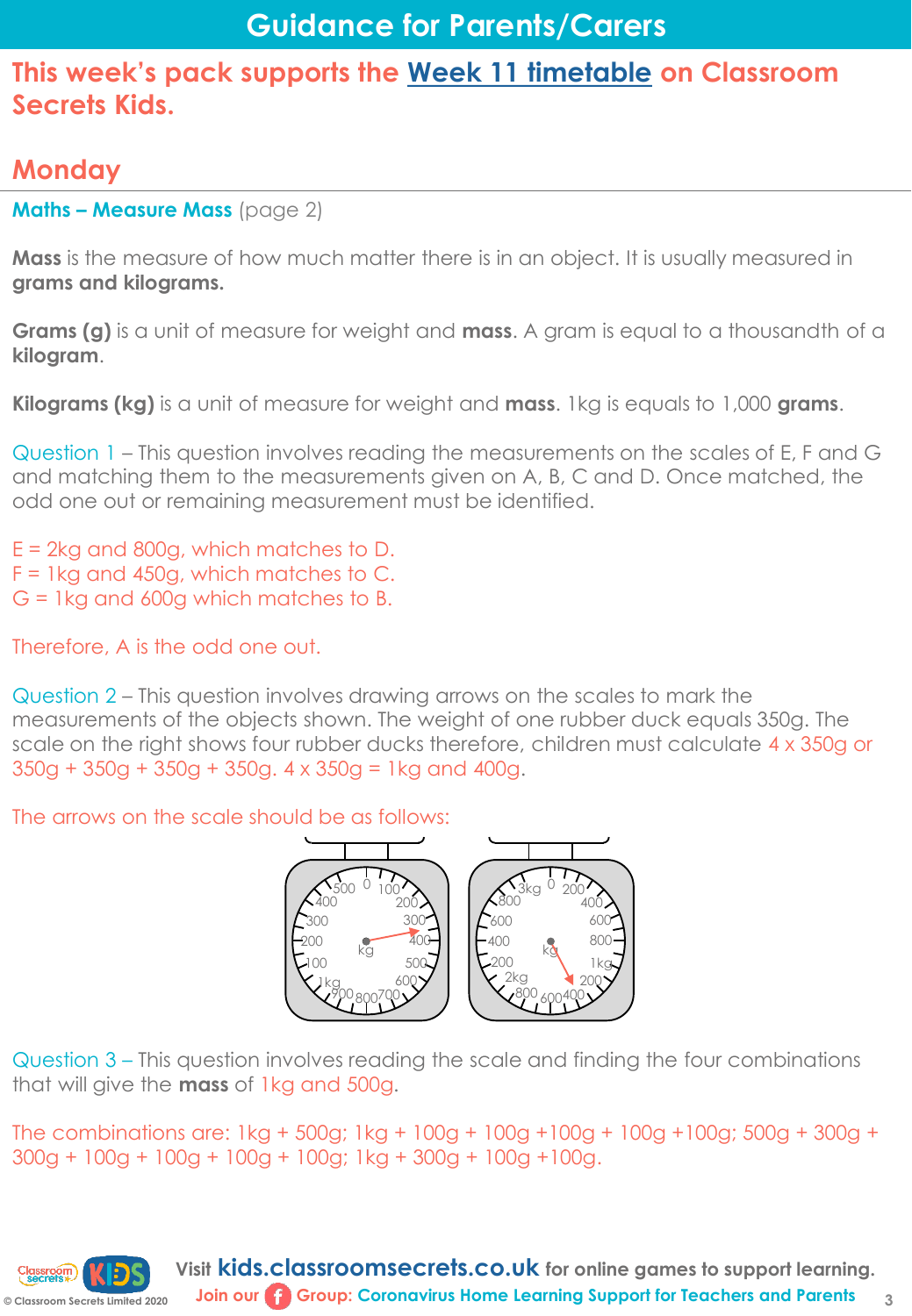# **Monday**

Classroom) |<br>| secrets

#### **English – Subordinating Conjunctions** (page 3)

A **clause** contains a subject and a verb. For example: The child ran. 'The child' is the subject and 'ran' is the verb. There are **main clauses** and **subordinate clauses**.

A **main clause** is a group of words that make sense on their own. It has a subject (the person or thing that does an action) and verb (the action). For example, Adam eats bananas.

A **subordinate clause** contains a subject and a verb, but it does not make sense on its own. It needs to be attached to a **main clause**. For example: I read books when I have free time.

A **conjunction** is a word used to join two **clauses**. There are different kinds of conjunction such as for time (e.g. after), place (e.g. where) and cause (e.g. because).

A **subordinating conjunction** is a **conjunction** that introduces a subordinating **clause**, for example: although, because.

Question 1 – This question involves reading the sentences and identifying if the underlined word in each sentence is the **subordinating conjunction**.

False, because the words in sentences A and C are not **conjunctions**. The **conjunctions** in those sentences are 'after' and 'because'. The underlined words in sentences B and D are **subordinating conjunctions**.

Question 2 – This question involves reading the sentences and writing the most suitable **subordinating conjunction** to complete the sentence. Although, there may be more than once possible way to complete the sentences, it is vital to ensure the sentences make sense.

The boy waited in the car while his mum went to the supermarket. They were happy although their team was losing. He set off to look for the treasure after he had woken up.

Question 3 – This question involves determining which part of the sentence is underlined. A sentence with a **subordinating conjunction** is made up two parts: a **main clause** and **subordinate clause**.

The **subordinate clause** is underlined in sentence A as it would not make sense on its own. It adds extra information to the **main clause**, which tells you when we ate our sandwiches. The **main clause** is underlined in sentence B because it makes sense as a sentence on its own.

**© Classroom Secrets Limited 2020 Visit kids.classroomsecrets.co.uk for online games to support learning. Join our Group: Coronavirus Home Learning Support for Teachers and Parents**

**4**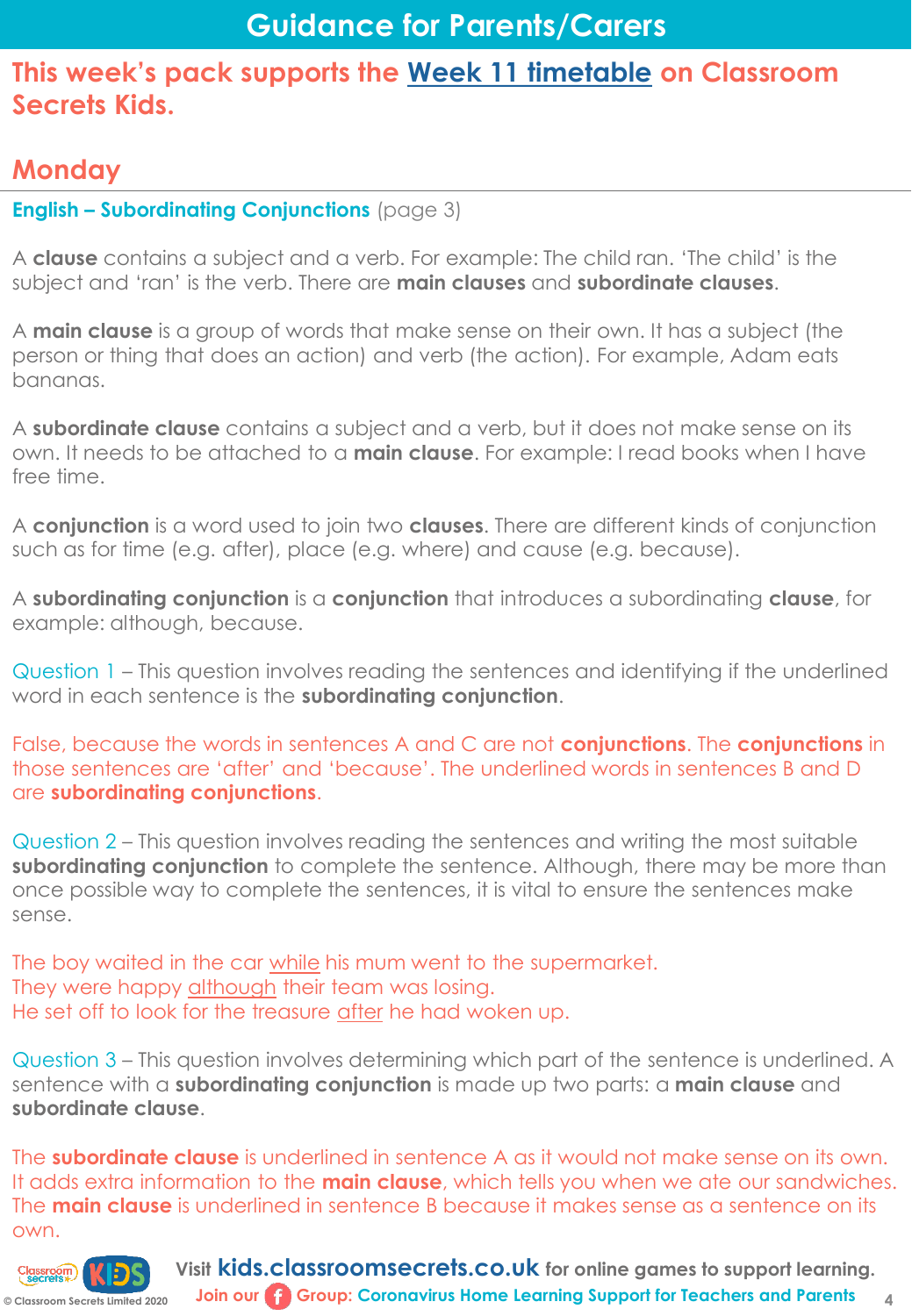# **Tuesday**

**Maths – Compare Mass** (page 4)

Question 1 – This question involves looking at the balancing scales and comparing the objects using the vocabulary given. The **mass** (see definition on page 3) of two objects have been given to help compare the different items.

The bananas are heavier than the carrot but lighter than the pineapple.

Question 2 – This question involves marking the scales which shows an accurate reading. Each item is labelled with its **mass** and the measurements must be compared to identify the scale that is correct.

Scale A is positioned correctly because 1kg is greater than 25g.

Question 3 – This question involves reading the scales, comparing the different items and identifying the statement that is correct. The scale with the toy rocket and snow globe shows a reading of 1kg and 200g, whereas the scale with the toy rocket and yo-yo shows a reading of 800g.

Therefore, Jamie is correct because the **mass** of the rocket and snow globe together is heavier than the **mass** of the rocket and yo-yo together.

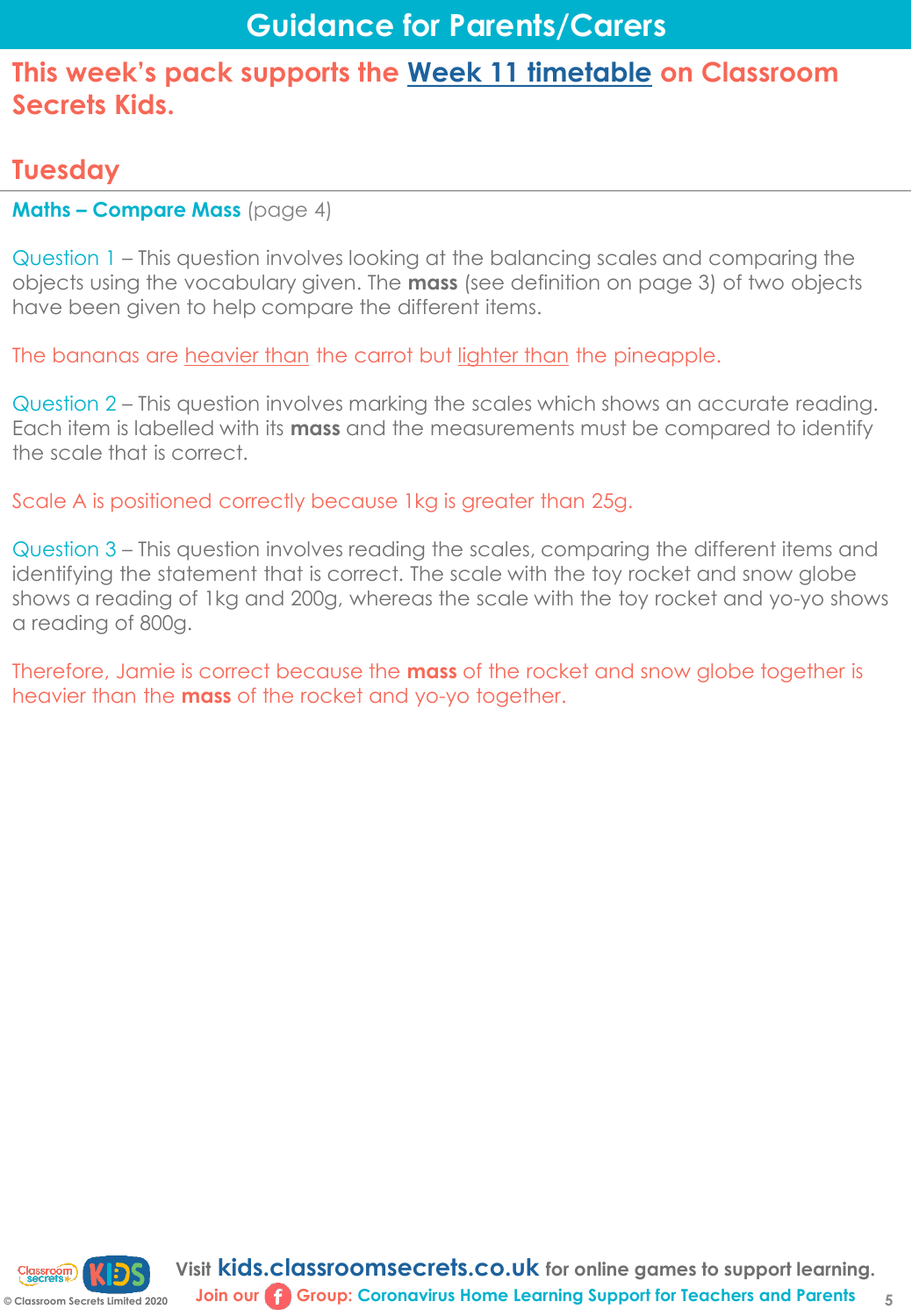# **Tuesday**

**English – Using Conjunctions to Express Time** (page 5)

Question 1 – This question involves reading the sentences and writing the most suitable time **conjunction** (see definition on page 4) to complete them correctly. It important to know that each **conjunction** can only be used once, therefore, the sentences must make sense with the chosen **conjunction.**

A. We will go to the park to play cricket after we have finished our homework.

- B. Izma ate her lunch at the table while her mum fed the baby.
- C. We always sing along to the radio when we go out in the car with our dad.

Question 2 – This question involves reading the sentence and choosing one of the conjunctions given to change the meaning of the sentence. The question aims to change the context in relation to the time rather than the subjects. The sentence must still make sense when the **subordinating conjunction** (see definition on page 4) is changed.

I played football with my friends in the park before I had my evening meal at home with my family.

Question 3 – This question involves looking at the images and writing a sentence with time **conjunctions**. Children can be as creative as they wish but must ensure the sentence includes two different time **conjunctions**.

Various answers, for example: Ethan has a bath, he gets dressed when he is dry before going to sleep in his bed.



**6**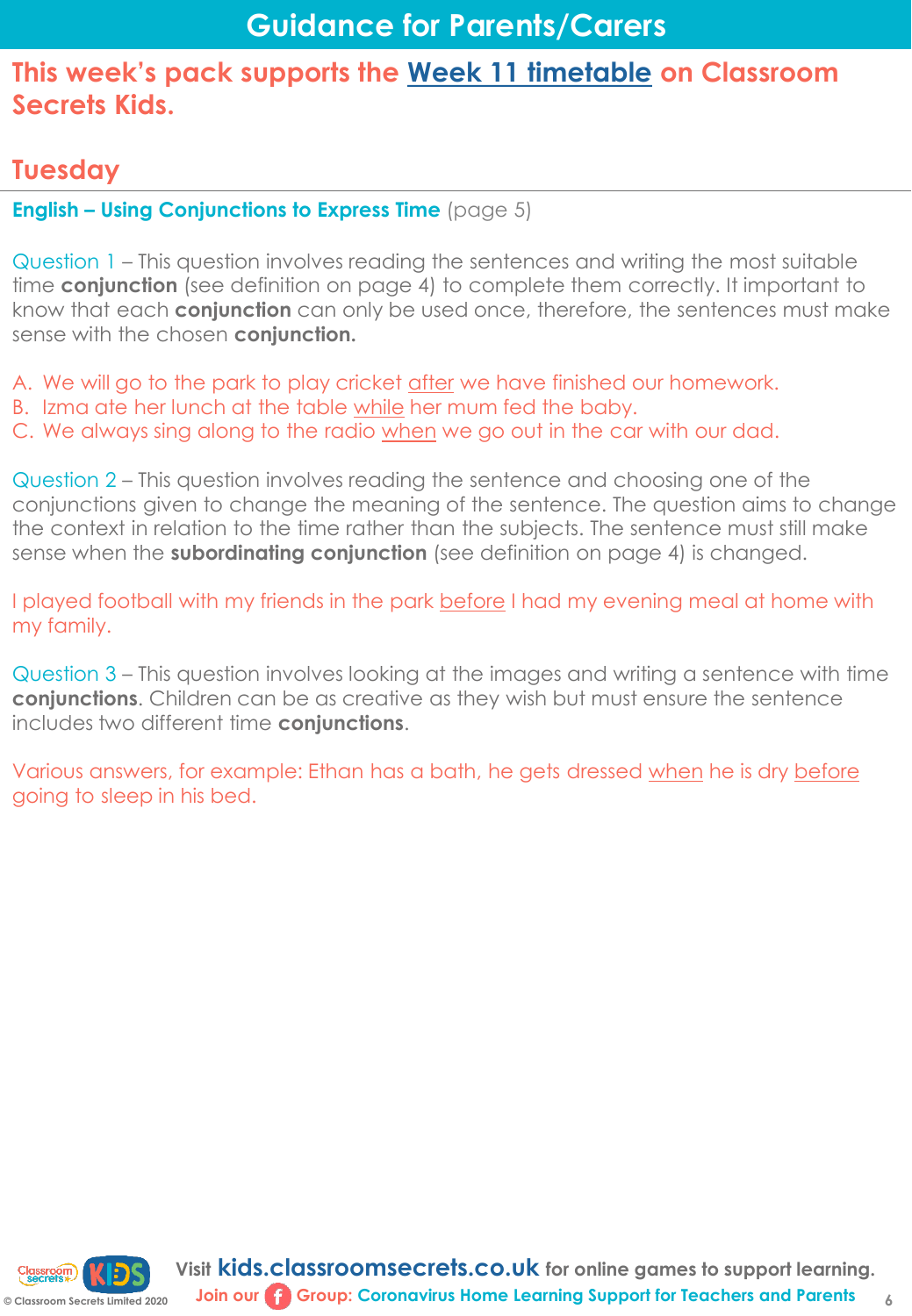# **Wednesday**

#### **Maths – Add and Subtract Mass** (page 6)

Question 1 – This question involves solving the calculations of 1, 2 and 3 and matching their answers to A, B and C.



Question 2 – This question involves solving each calculation then identifying the odd one out. The odd one out is determined by the answer that is not the same as the rest.

 $A = 1$ kg and 930g; B = 1kg and 930g, C = 1kg and 930g, D = 1kg and 220g;  $E = 1$ kg and 930g.

D is the odd one out.

Question 3 – This question involves using up to three fruits on each scale to create the weight shown on the scales. Children must exhaust all possible combinations that will make 1kg and 200g and 650g.

Various answers, accept any combinations of the following: 650g = a melon OR a pineapple and an orange 1kg and 200g = a pumpkin, a pear and an orange OR a melon and a pineapple.

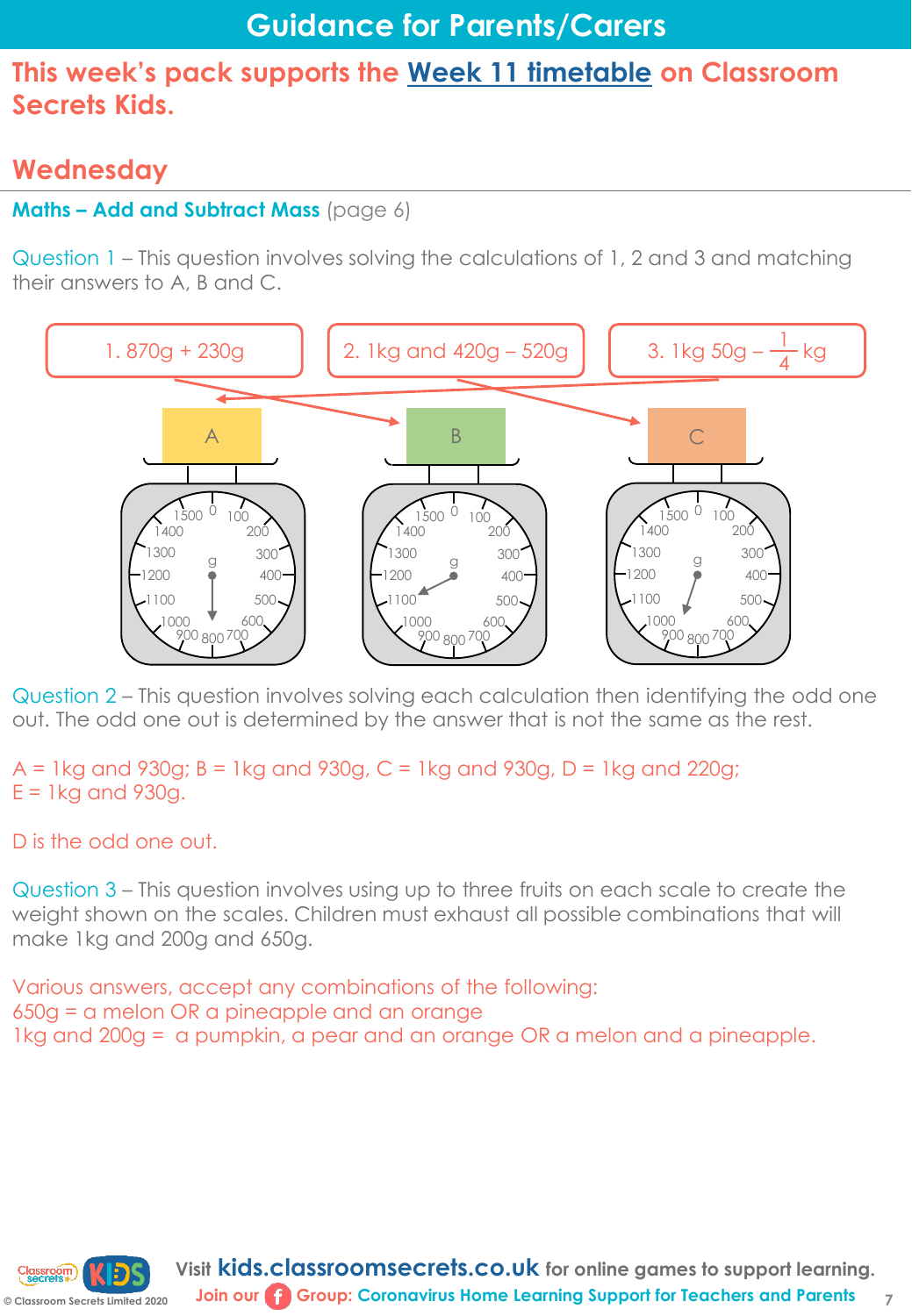# **Wednesday**

#### **English – Using Conjunctions to Express Cause** (page 7)

Question 1 – This question involves matching the **main** and **subordinate clause** (see definitions on page 4) with the most appropriate causal **conjunction**.



Question 2 – This question involves reading and marking the sentence that uses the word 'so' as a causal conjunction.

The sentence: My leg was hurting, so I went to the doctor, is the sentence that uses the word 'so' as a causal conjunction, because it explains the cause of why the person went to the doctor.

Question 3 – This question involves reading the words and rearranging them to create two separate **clauses** (see page 8 for definition). A suitable causal **conjunction** must then be chosen to combine the two **clauses** together.

Various answers, for example: We listened carefully, for he had news to share. We listened carefully because he had news to share.

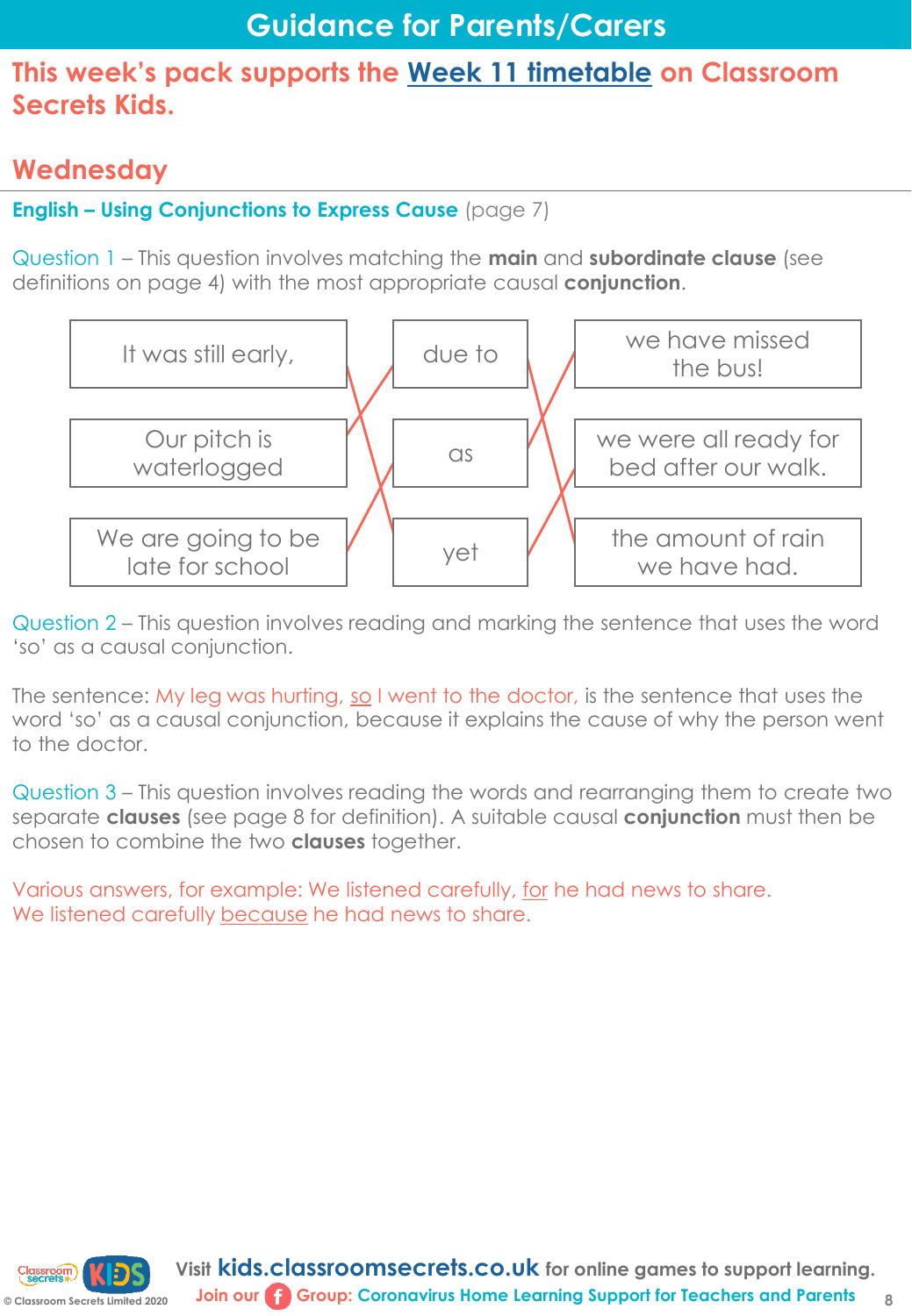# **Thursday**

.

**Maths – Measure Capacity** (page 8)

**Capacity** refers to how much a container can hold when it is full.

**Millilitres (ml)** are a unit of measure for **capacity**. It is equal to one thousandth of a **litre**.

**Litres (L)** are a unit of measure for **capacity**. 1 litre is equal to 1,000 **millilitres**.

Question 1 – This question involves reading the **capacity** shown on A, B, C and D and matching them to containers 1, 2, 3 and 4. Once matched, they must be written in the boxes above.



Question 2 – This question involves reading the measurements of the containers and working out how much juice will be left if each friend gets 250ml. The first container reads 2L and the container in the middle reads 300ml these must be added together to find the total amount of juice. Next the total of how much all four children will get must be subtracted from this.

If each friend gets 250ml the total is 1,000ml = 1L, because 4 x 250ml = 1L. 2L and  $300$ ml –  $1L = 1L$  and  $300$ ml. The line should be drawn at  $1L$  and  $300$ ml.

Question 3 – This question involves reading the table and finding three possible combinations. The combinations must use four ingredients and when combined they must not be greater than 2L.

Various answers, for example: Iodine, Ascorbic Acid, Sulphate and Nitrate (1L and 400ml) Fructose Syrup, Nitrate, Glycerine and Ascorbic Acid (2L) Sugar Solution, Nitrate, Iodine and Ascorbic Acid (2L)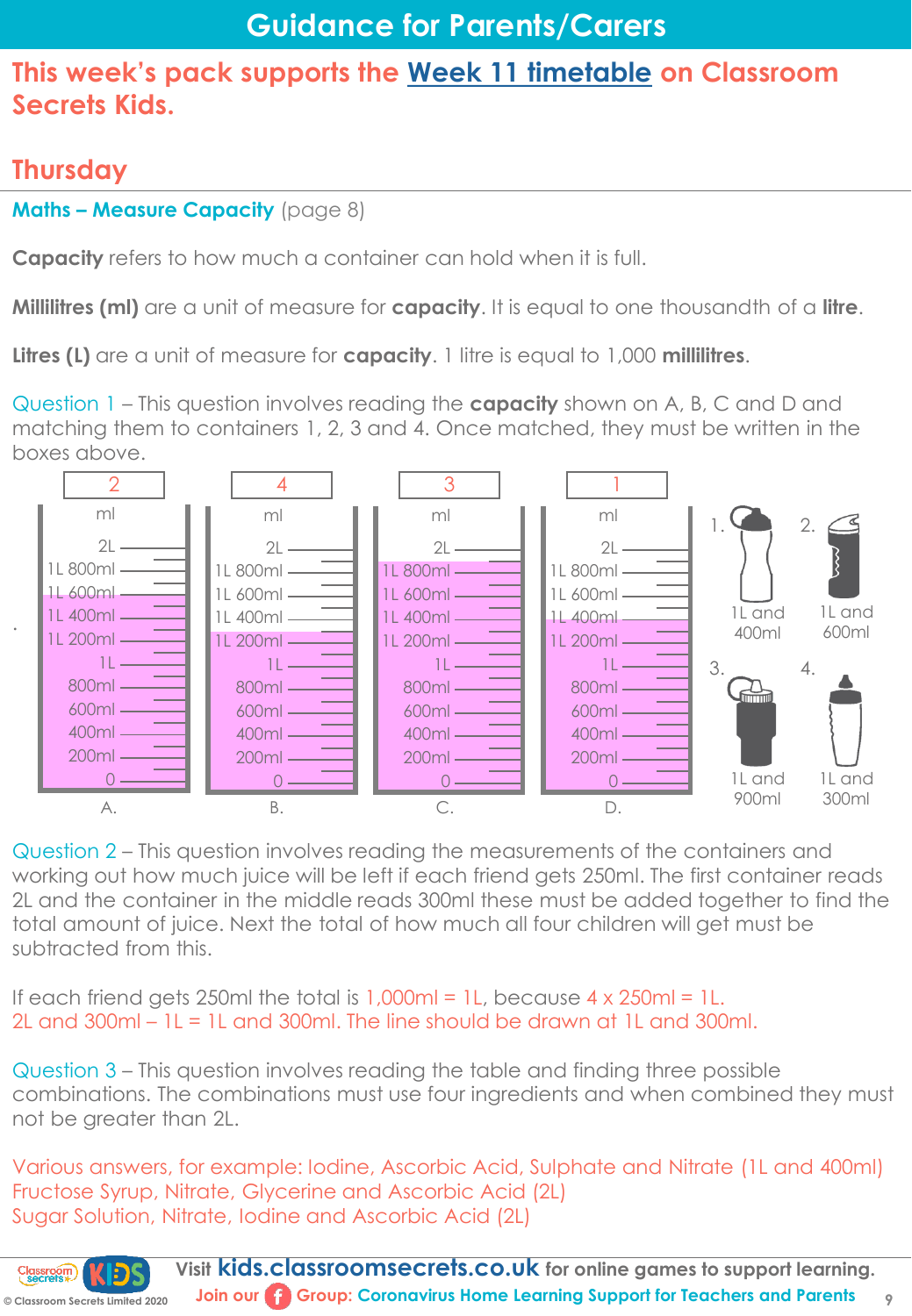# **Thursday**

**English – Using Conjunctions to Express Time, Place and Cause** (page 9)

Question 1 – This question involves reading the sentences in the table and identifying the **conjunction** (see definition on page 4) used. The table must then be completed by matching the type of **conjunction** to the sentence.

|    |                                                                                                           | Type of<br>sentence |
|----|-----------------------------------------------------------------------------------------------------------|---------------------|
|    | In Winter, I take a pair of old wellies in the car with me<br>wherever I am going.                        | place               |
| Β. | My alarm rings very loudly when it is time for me to get up in<br>the morning.                            | time                |
|    | At the end of the school day, I always check my school bag in<br>  case I have forgotten my reading book. | cause               |

Question 2 – This question involves reading the sentences, choosing the most suitable **conjunction** and completing the sentences with the chosen **conjunction**. The remaining **clause** (see definition on page 4) can be as creative as possible, however it must support the existing clause.

Various answers, for example: A – On Thursday, Dad said he will take us wherever we want to go at the weekend; B – I really enjoy reading a good book while I am sat by a warm fire; C – Sadly, the football match was cancelled due to the pitch being waterlogged.

Question 3 – This question involves reading the sentence and determining if the statement is correct. Ritesh believes the **conjunction** used in the sentence is a time **conjunction**.

Ritesh is incorrect because the **conjunction** he has used is 'in case' and 'in case' is a causal **conjunction**.

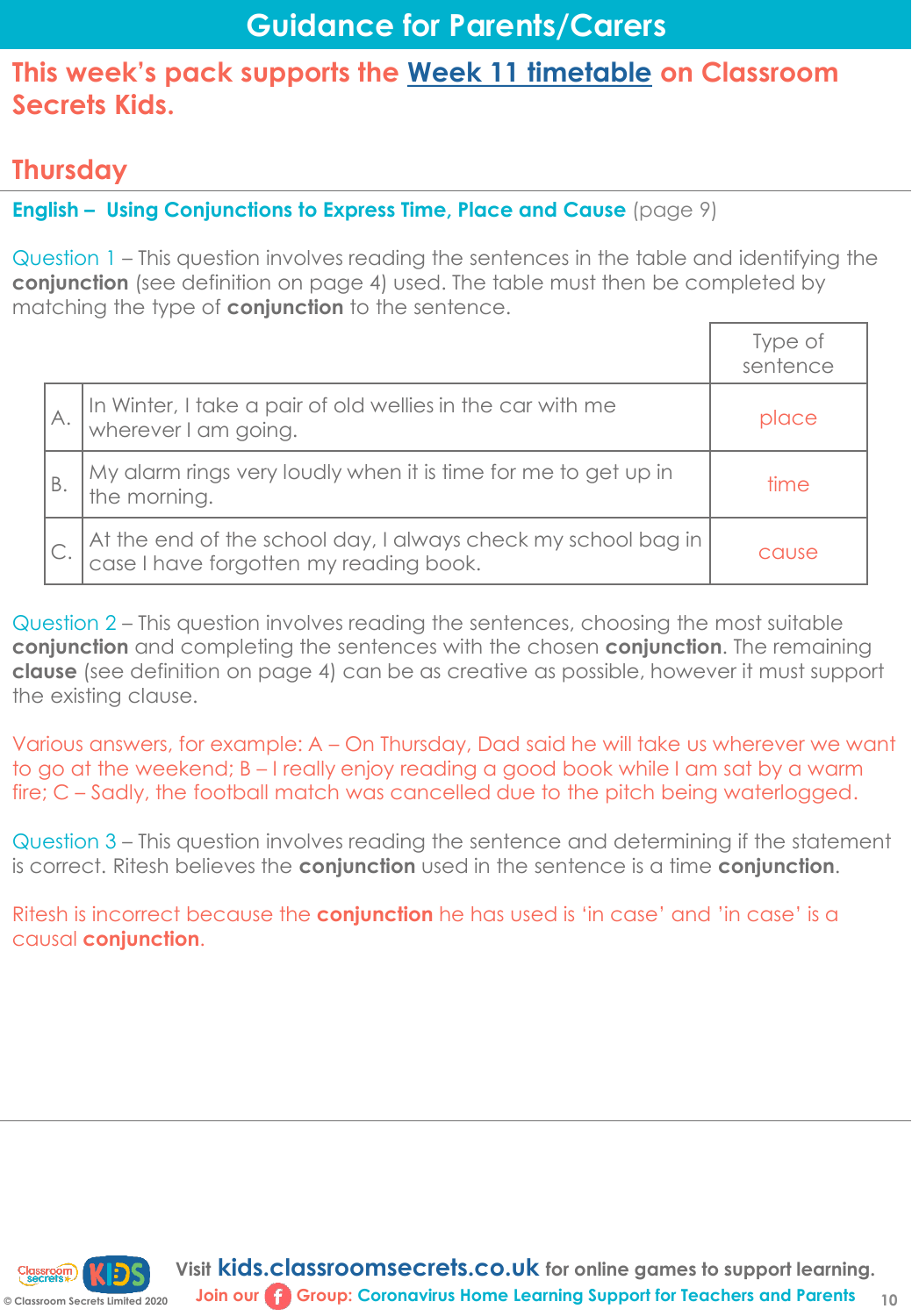# **Friday**

#### **Maths – Arithmetic Quiz**

Click on the link below to practise your arithmetic skills in a fun quiz. The game includes 10 questions in total and each question is marked as soon as an answer is entered. [https://kids.classroomsecrets.co.uk/resource/year-3-arithmetic-quiz-5/](https://kids.classroomsecrets.co.uk/resource/year-3-arithmetic-quiz-4/)

#### **English – Spelling**

Click on the link below to complete this Year 3 and 4 Common Exception Words Activity 7. How many common exception words can you identify? Remember to listen to the sentences carefully.

[https://kids.classroomsecrets.co.uk/resource/common-exception-words-set-7-year-3-and](https://kids.classroomsecrets.co.uk/resource/common-exception-words-set-7-year-3-and-year-4/)year-4/

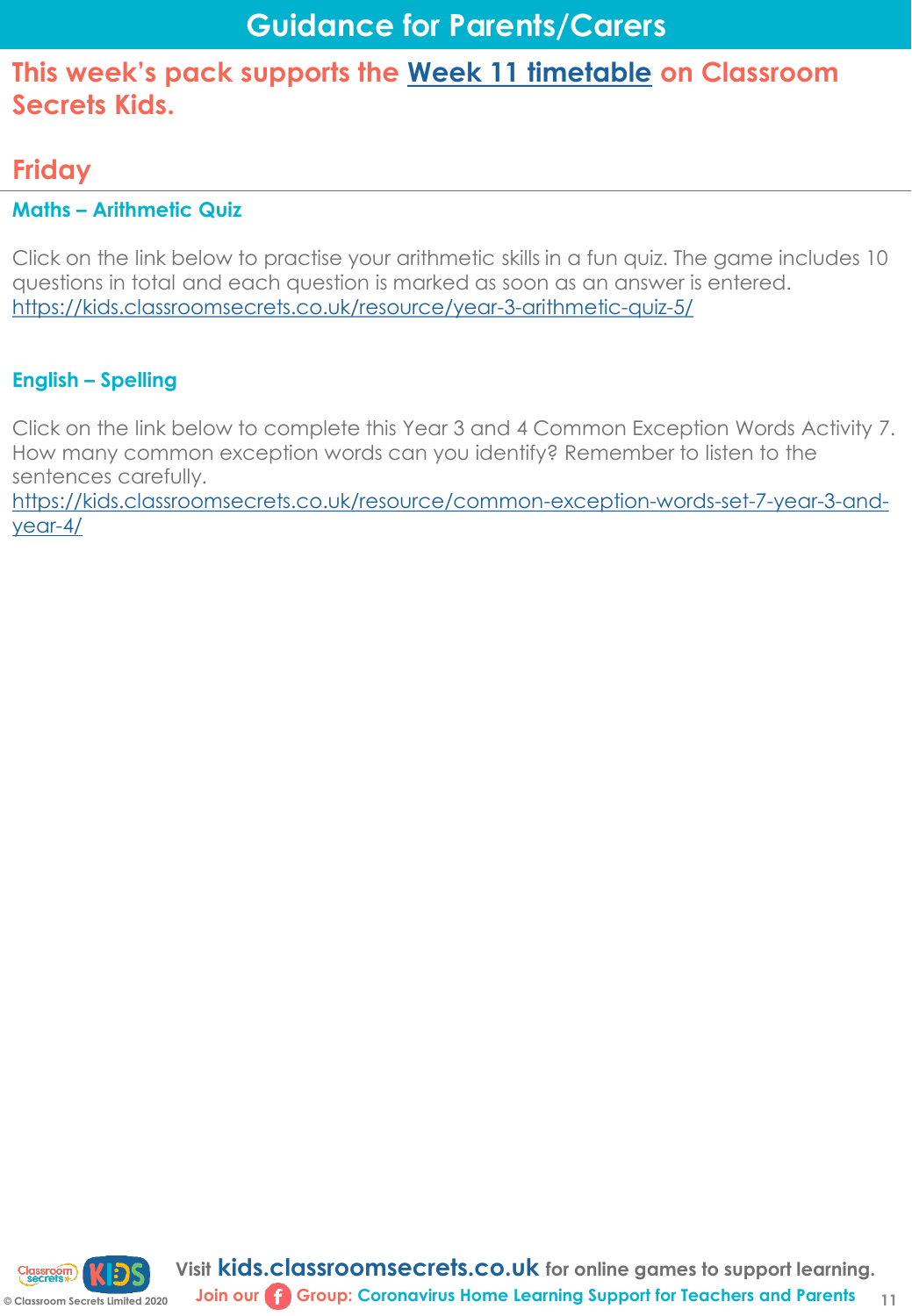# **Assembly Activity**

#### **Celebration certificate**

On the following page in this pack (page 13), we have included a 'Home Learning Hero' certificate for you to award. Each week, we'll be hosting a celebration assembly over on our Classroom Secrets Facebook page. For more information, we've added a link to the video of our very first celebration assembly which is available on our YouTube Channel: <https://www.youtube.com/watch?v=883WUY1MU8Y&feature=youtu.be>

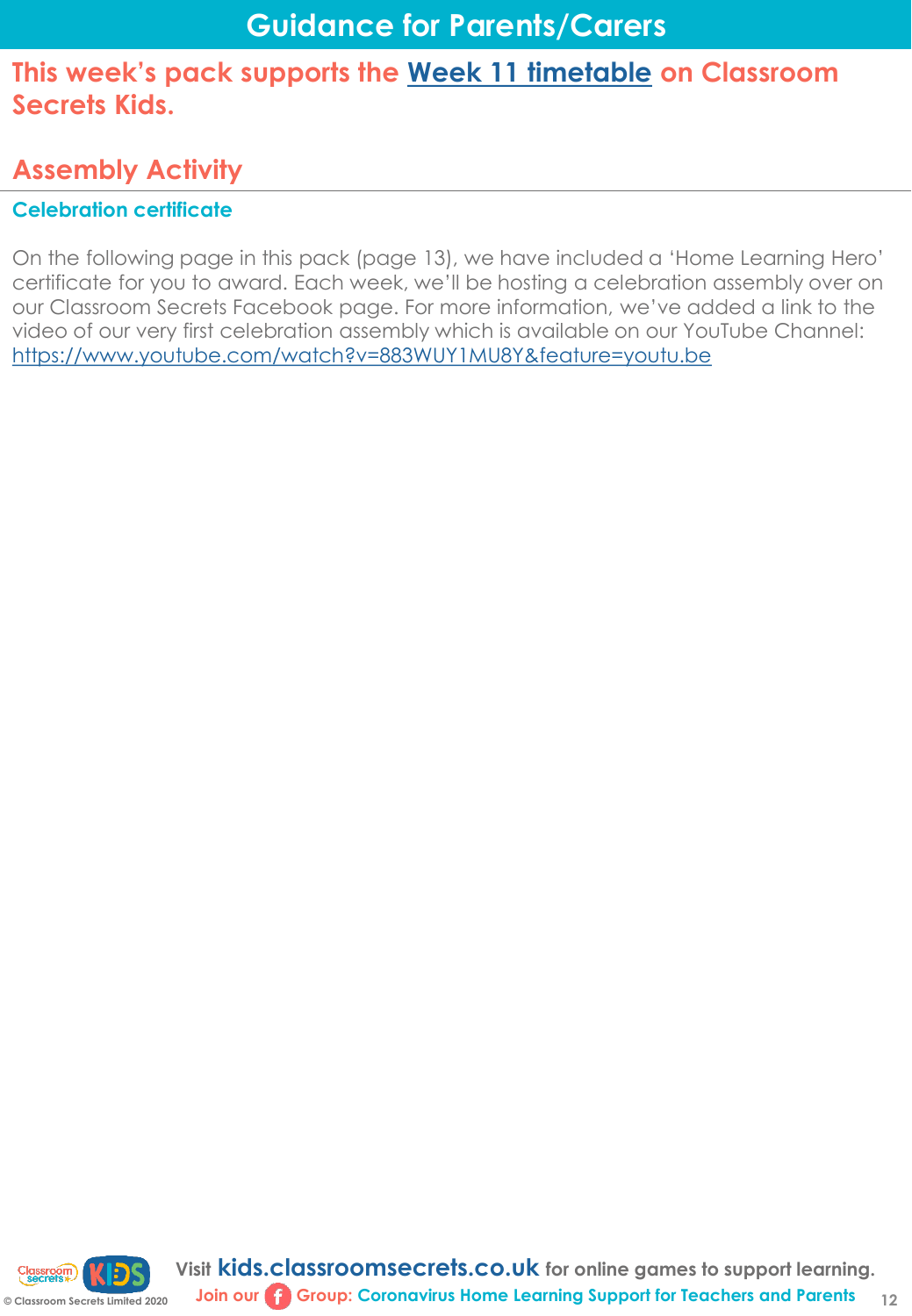